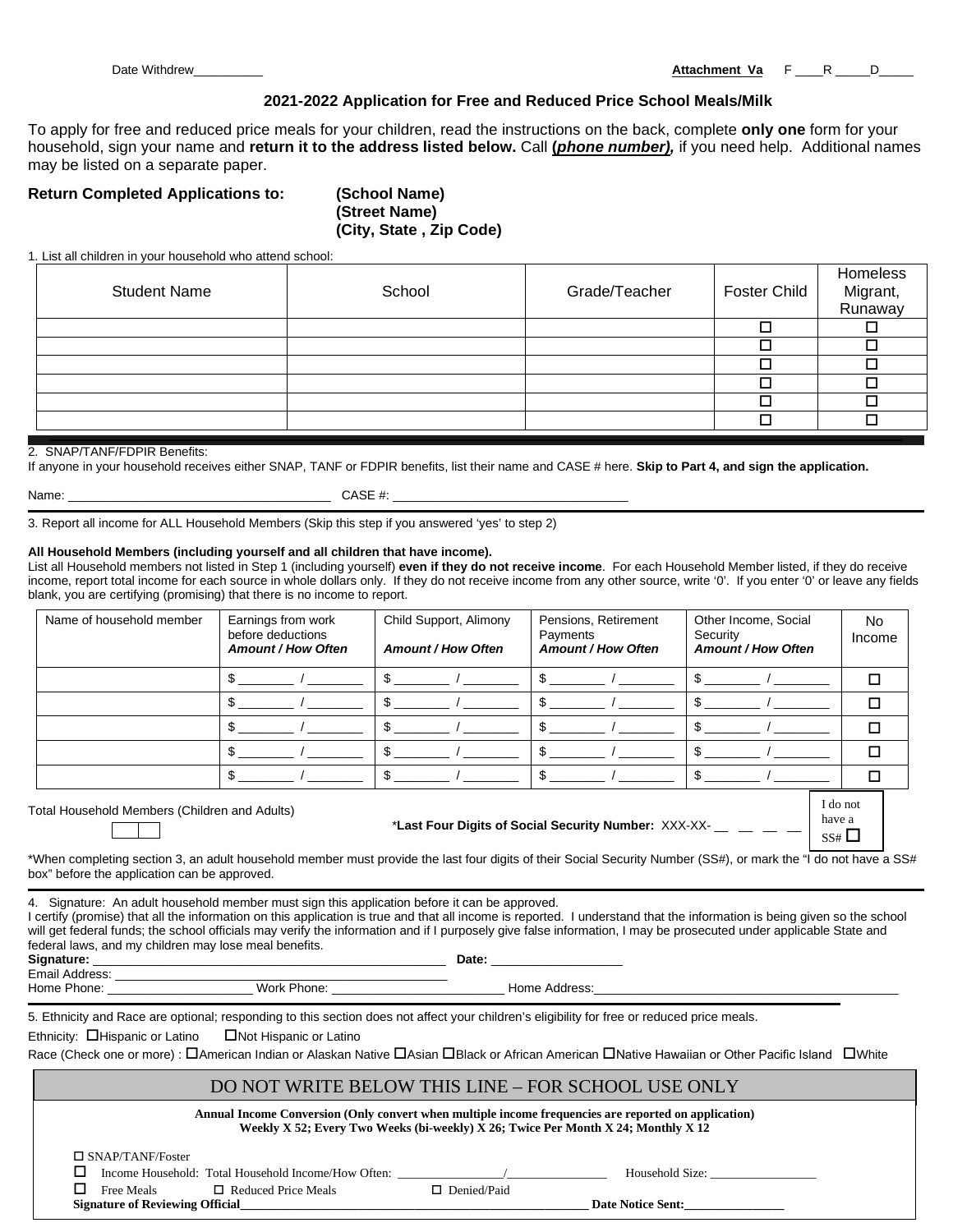## **APPLICATION INSTRUCTIONS**

To apply for free and reduced price meals, complete only one application for your household using the instructions below. Sign the application and return the application to

If you have a foster child in your household, you may include them on your application. A separate application is not needed. Call the school if you need help: Ensure that all information is provided. Failure to do so may result in denial of benefits for your child or unnecessary delay

in approving your application.

#### **PART 1 ALL HOUSEHOLDS MUST COMPLETE STUDENT INFORMATION. DO NOT FILL OUT MORE THAN ONE APPLICATION FOR YOUR HOUSEHOLD.**

- (1) Print the names of the children, including foster children, for whom you are applying on one application.
- (2) List their grade and school.
- (3) Check the box to indicate a foster child living in your household, or if you believe any child meets the description for homeless, migrant, runaway (a school staff will confirm this eligibility).

#### **PART 2 HOUSEHOLDS GETTING SNAP, TANF OR FDPIR SHOULD COMPLETE PART 2 AND SIGN PART 4.**

- (1) List a current SNAP, TANF or FDPIR (Food Distribution Program on Indian Reservations) case number of anyone living in your household. The case number is provided on your benefit letter.
- (2) An adult household member must sign the application in PART 4. SKIP PART 3. Do not list names of household members or income if you list a SNAP case number, TANF or FDPIR number.

#### **PART 3 ALL OTHER HOUSEHOLDS MUST COMPLETE THESE PARTS AND ALL OF PART 4.**

- (1) Write the names of everyone in your household, whether or not they get income. Include yourself, the children you are applying for, all other children, your spouse, grandparents, and other related and unrelated people in your household. Use another piece of paper if you need more space.
- (2) Write the amount of current income each household member receives, before taxes or anything else is taken out, and indicate where it came from, such as earnings, welfare, pensions and other income. If the current income was more or less than usual, write that person's usual income. **Specify how often this income amount is received: weekly, every other week (bi-weekly), 2 x per month, monthly. If no income, check the box.** The value of any child care provided or arranged, or any amount received as payment for such child care or reimbursement for costs incurred for such care under the Child Care and Development Block Grant, TANF and At Risk Child Care Programs should **not** be considered as income for this program.
- (3) Enter the total number of household members in the box provided. This number should include all adults and children in the household and should reflect the members listed in PART 1 and PART 3.
- (4) The application must include the last four digits only of the social security number of the adult who signs **PART 4** if Part 3 is completed. If the adult does not have a social security number, check the box. **If you listed a SNAP, TANF or FDPIR number, a social security number is not needed.**
- (5) An adult household member must sign the application in PART 4.

**OTHER BENEFITS:** Your child may be eligible for benefits such as Medicaid or Children's Health Insurance Program (CHIP). To determine if your child is eligible, program officials need information from your free and reduced price meal application. Your written consent is required before any information may be released. Please refer to the attached parent Disclosure Letter and Consent Statement for information about other benefits.

#### **USE OF INFORMATION STATEMENT**

Use of Information Statement: The Richard B. Russell National School Lunch Act requires the information on this application. You do not have to give the information, but if you do not submit all needed information, we cannot approve your child for free or reduced price meals. You must include the last four digits of the social security number of the primary wage earner or other adult household member who signs the application. The social security number is not required when you apply on behalf of a foster child or you list a Supplemental Nutrition Assistance Program (SNAP), Temporary Assistance for Needy Families (TANF) Program or Food Distribution Program on Indian Reservations (FDPIR) case number or other FDPIR identifier for your child or when you indicate that the adult household member signing the application does not have a social security number. We will use your information to determine if your child is eligible for free or reduced price meals, and for administration and enforcement of the lunch and breakfast programs.

We may share your eligibility information with education, health, and nutrition programs to help them evaluate, fund, or determine benefits for their programs, auditors for program reviews, and law enforcement officials to help them look into violations of program rules.

#### **DISCRIMINATION COMPLAINTS**

In accordance with Federal civil rights law and U.S. Department of Agriculture (USDA) civil rights regulations and policies, the USDA, its Agencies, offices, and employees, and institutions participating in or administering USDA programs are prohibited from discriminating based on race, color, national origin, sex, disability, age, or reprisal or retaliation for prior civil rights activity in any program or activity conducted or funded by USDA.

Persons with disabilities who require alternative means of communication for program information (e.g. Braille, large print, audiotape, American Sign Language, etc.), should contact the Agency (State or local) where they applied for benefits. Individuals who are deaf, hard of hearing or have speech disabilities may contact USDA through the Federal Relay Service at (800) 877- 8339. Additionally, program information may be made available in languages other than English.

To file a program complaint of discrimination, complete the [USDA Program Discrimination Complaint Form,](http://www.ocio.usda.gov/sites/default/files/docs/2012/Complain_combined_6_8_12.pdf) (AD-3027) found online at: [https://www.usda.gov/oascr/how-to-file-a-program](https://www.usda.gov/oascr/how-to-file-a-program-discrimination-complaint)[discrimination-complaint](https://www.usda.gov/oascr/how-to-file-a-program-discrimination-complaint) and at any USDA office, or write a letter addressed to USDA and provide in the letter all of the information requested in the form. To request a copy of the complaint form, call (866) 632-9992. Submit your completed form or letter to USDA by:

- mail: U.S. Department of Agriculture Office of the Assistant Secretary for Civil Rights 1400 Independence Avenue, SW Washington, D.C. 20250-9410;
- (2) fax: (202) 690-7442; or
- (3) email: [program.intake@usda.gov.](mailto:program.intake@usda.gov)

This institution is an equal opportunity provider.